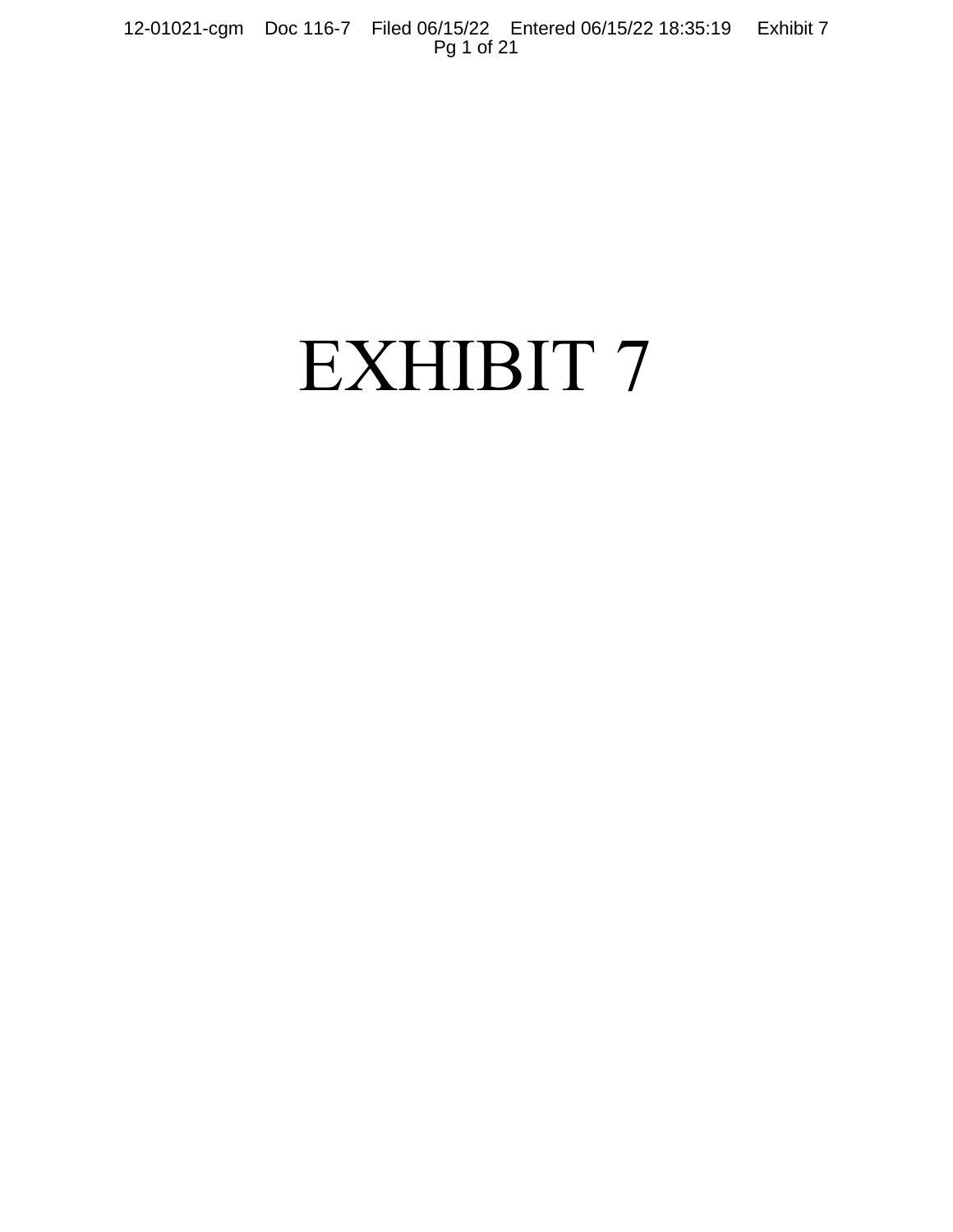12-02102923hn89mDo2070116iled 66l29AQ615 ZAer Entered AG 15/22 15635 Main Dexulhie At Ppg 2106 220

## **Baker & Hostetler LLP**

45 Rockefeller Plaza New York, New York 10111 Telephone: (212) 589-4200 Facsimile: (212) 589-4201

*Attorneys for Irving H. Picard, Trustee for the substantively consolidated SIPA Liquidation of Bernard L. Madoff Investment Securities LLC and the estate of Bernard L. Madoff*

# **UNITED STATES BANKRUPTCY COURT SOUTHERN DISTRICT OF NEW YORK**

SECURITIES INVESTOR PROTECTION CORPORATION,  $\qquad \qquad \qquad$  Adv. Pro. No. 08-01789 (SMB)

v.

BERNARD L. MADOFF INVESTMENT SECURITIES LLC,

Defendant.

In re:

BERNARD L. MADOFF,

Debtor.

IRVING H. PICARD, Trustee for the Liquidation of Bernard L. Madoff Investment Securities LLC,  $\qquad \qquad$  Adv. Pro. No. 12-01021 (SMB)

Plaintiff,

v.

GROSVENOR INVESTMENT MANAGEMENT LTD., GROSVENOR PRIVATE RESERVE FUND LIMITED, GROSVENOR BALANCED GROWTH FUND LIMITED, and GROSVENOR AGGRESSIVE GROWTH FUND LIMITED,

Defendants.

Plaintiff-Applicant, SIPA Liquidation

(Substantively Consolidated)

**TRUSTEE'S PROFFERED ALLEGATIONS PERTAINING TO THE EXTRATERRITORIALITY ISSUE AS TO GROSVENOR DEFENDANTS**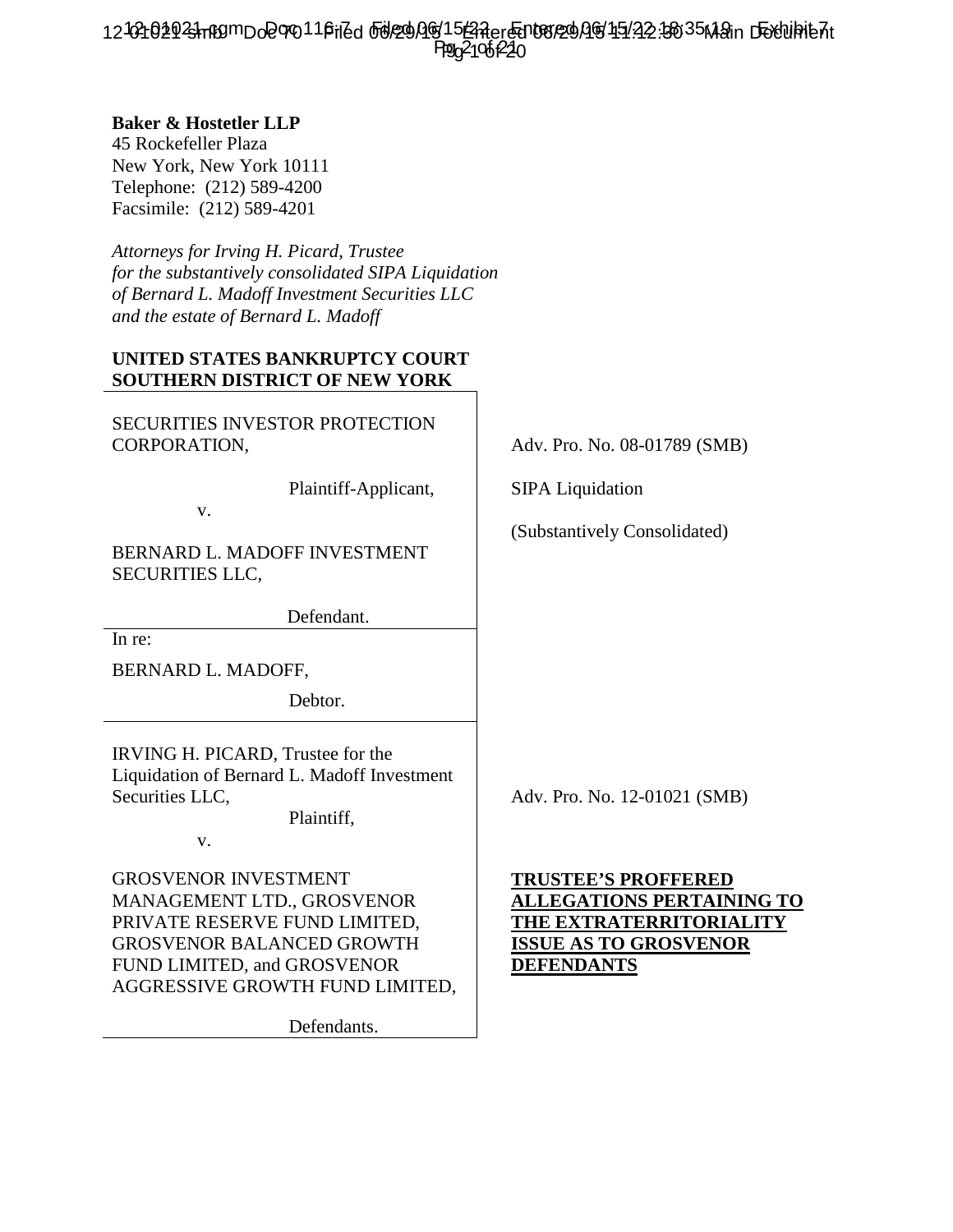#### 12-02102923hn89mDo2070116iled 66l29AQ615 ZAer Entered AG 15/22 15635 Main Dexulhie At **Hg<sub>0</sub>3206f220** Ppg32061224

The Trustee, by his undersigned counsel, for his Proffered Allegations Pertaining to the Extraterritoriality Issue as to defendants Grosvenor Private Reserve Fund Limited ("Grosvenor Private"), Grosvenor Balanced Growth Fund Limited ("Grosvenor Balanced"), Grosvenor Aggressive Growth Fund Limited ("Grosvenor Aggressive") (and together with Grosvenor Private and Grosvenor Balanced, the "Grosvenor Funds"), and Grosvenor Investment Management Ltd. ("Grosvenor Management," and collectively with the Grosvenor Funds, the "Grosvenor Defendants"), states:

1. The Trustee seeks to recover at least \$36,506,571 in subsequent transfers of BLMIS customer property collectively made to the Grosvenor Defendants by Fairfield Sentry Limited ("Fairfield Sentry") and Kingate Global Fund Ltd. ("Kingate Global," and together with Fairfield Sentry, the "Feeder Funds"). Of the \$36,506,571, at least \$31,506,389 are subsequent transfers of BLMIS customer property made to the Grosvenor Defendants by Fairfield Sentry, and at least \$5,000,182 are subsequent transfers of BLMIS customer property made to Grosvenor Private, Grosvenor Balanced, and Grosvenor Management by Kingate Global.

2. BLMIS held customer accounts for numerous feeder funds—single-purpose investment funds that pooled their investors' assets to invest with BLMIS, capitalizing on its consistent returns—including Fairfield Sentry and Kingate Global.

3. From November 1990 until Madoff's arrest in December 2008, Fairfield Sentry maintained direct customer accounts with BLMIS in New York. Similarly, from March 1994 through December 2008, Kingate Global also maintained a direct customer account with BLMIS. As detailed further below, Fairfield Sentry was the largest BLMIS feeder fund, and Fairfield Greenwich Group ("FGG"), a *de facto* partnership based in New York, created, operated, and controlled Fairfield Sentry.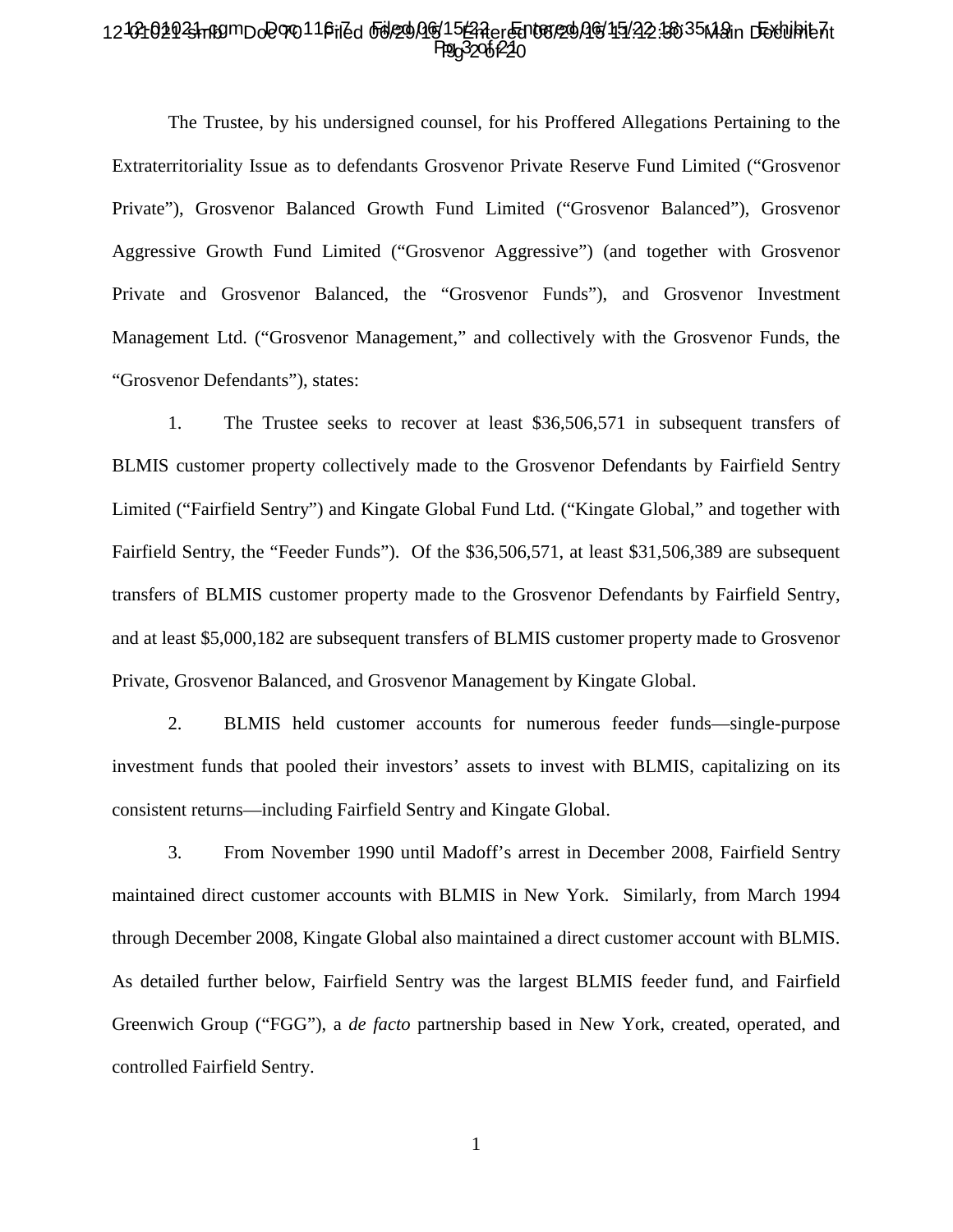### 12-02102923hn89mDo2070116iled 66l29AQ615f2Rer@D08/29AQ6/15/22.3035Main D5Yuhie7t Ppg4306<sub>1</sub>220

4. Each of the Grosvenor Defendants was formally incorporated in Bermuda.

5. At all times relevant, Grosvenor Management was the investment manager of each of the Grosvenor Funds.

6. The Grosvenor Funds authorized and/or directed Grosvenor Management to conduct due diligence, negotiate transactions, and act on the Grosvenor Funds' behalf for all purposes related to their investments in Fairfield Sentry and Kingate Global.

### **I. THE COMPONENT EVENTS OF THE TRANSFERS WERE COMPRISED OF PREDOMINANTLY DOMESTIC ELEMENTS**

7. The Grosvenor Defendants invested in the Feeder Funds because their money would ultimately be placed with BLMIS—a New York-based broker dealer where Fairfield Sentry and Kingate Global established trading accounts for the purpose of having Madoff invest their assets in securities purportedly traded on the U.S. stock markets.

8. The Grosvenor Defendants' investments with BLMIS through Fairfield Sentry and Kingate Global were not accidental or fortuitous—they utilized these feeder funds to profit from BLMIS and Madoff.

9. The Grosvenor Defendants' transactions with Fairfield Sentry and Kingate Global were centered in the United States and comprised of predominantly domestic elements.

#### **A. The Grosvenor Defendants' Relationship with Fairfield Sentry was Centered in the United States**

10. As the Grosvenor Funds' investment manager, Grosvenor Management conducted due diligence on Madoff, BLMIS, and Fairfield Sentry. Grosvenor Management communicated directly with Fairfield Sentry representatives at FGG in New York.

11. The Grosvenor Defendants requested and received access to FGG's password protected website that provided further detail on Fairfield Sentry's BLMIS account in New York,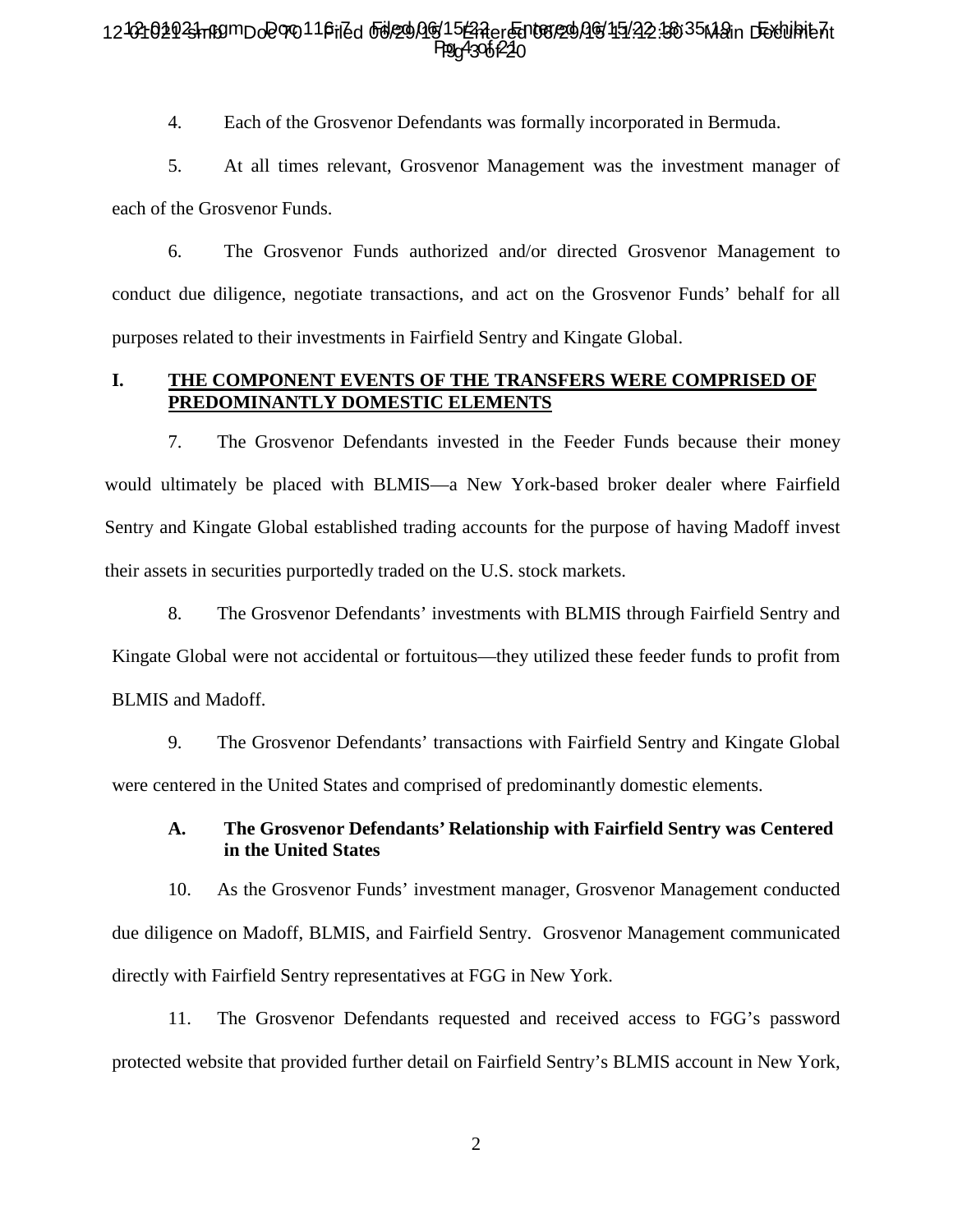### 12-02102923hn89mDo2070116iled 66l29AQ615E3RerGn08129AG451422.30635Main D58luhie7it Ppg5406 220

including information concerning Madoff's purported purchase of U.S. equities as part of his split-strike conversion investment strategy ("SSC Strategy").

12. On behalf of the Grosvenor Funds, Grosvenor Management also arranged subscriptions in Fairfield Sentry with New York-based Jeffrey Tucker, FGG's founding partner and a U.S. citizen and resident.

#### **B. The Grosvenor Defendants Purposefully Invested in Kingate Global in Order to Profit from New York-based BLMIS**

13. The Grosvenor Funds and Grosvenor Management were part of a larger group of sophisticated financial entities that included fund managers, fund administrators, asset managers, and other entities that were generally known to the hedge fund industry as the Grosvenor Group ("Grosvenor Group").

14. At all times relevant, as part of its standard operating procedure, the Grosvenor Group shared office locations, utilized one another's employees, exchanged information, and discussed specific concerns relating to BLMIS, Madoff, and the Feeder Funds.

15. Shortly after beginning its relationship with Fairfield Sentry, the Grosvenor Group hired Dan Voth ("Voth") to establish and build a fund administration business unit. Prior to joining the Grosvenor Group in 1999, Voth was employed by Kingate Global's Bermuda-based administrator, then known as Hemisphere Management Limited ("Hemisphere").

16. During his time at Hemisphere, Voth acquired significant information concerning New York-based Madoff, BLMIS, and Kingate Global.

17. As part of his responsibilities at Hemisphere, Voth regularly communicated with New York-based Frank DiPascali, a BLMIS employee who helped run Madoff's fraudulent investment advisory business, about the Kingate Global's investments with BLMIS.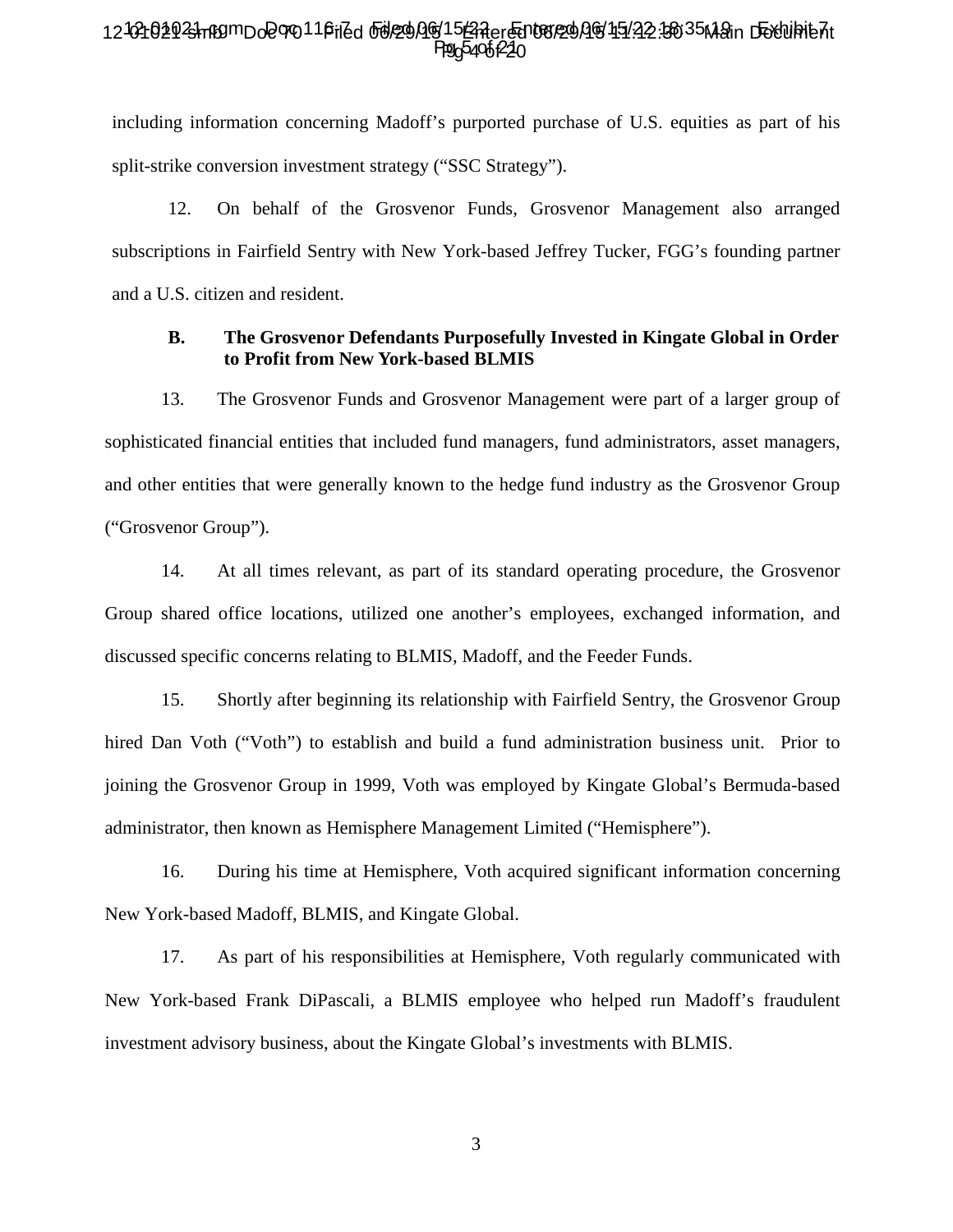# 12-02102923hn89mDo2070116iled 66l29AQ615 ZAer Entered AG 15/22 15635 Main Dexulhie At Ppg6506P220

18. In 1999, Voth left Hemisphere and joined the Grosvenor Group, where he remained employed until 2011.

19. Prior to Voth joining the Grosvenor Group, the Grosvenor Defendants were invested in Fairfield Sentry. After joining the Grosvenor Group, the Grosvenor Defendants began to invest with Kingate Global. Voth's intimate knowledge of Kingate Global's operations allowed the Grosvenor Defendants to profit from New York-based BLMIS. By late 1999, less than a year after Voth joined the Grosvenor Group, each of the Defendant Grosvenor Funds had invested in Kingate Global.

# **C. The Grosvenor Defendants Knew New York-Based BLMIS Controlled Fairfield Sentry's and Kingate Global's Investments and Madoff Purported to Invest in U.S. Markets**

20. As a result of their due diligence and Voth's employment at Hemisphere, the Grosvenor Defendants knew New York-based BLMIS controlled Fairfield Sentry's and Kingate Global's investments and Madoff purported to invest those assets in U.S. markets.

21. The Grosvenor Defendants knew New York-based BLMIS had custody of at least 95% of Fairfield Sentry's investments. The Grosvenor Defendants also knew that BLMIS had custody of all of Kingate Global's investments.

22. Prior to their investments with Fairfield Sentry and Kingate Global, the Grosvenor

Defendants also knew the following facts:

- In reality BLMIS was Fairfield Sentry's and Kingate Global's investment adviser. For example, the Grosvenor Defendants reviewed Kingate Global's April 1997 information memorandum identifying that, "the Fund shall primarily invest with an Investment Advisor [BLMIS] who is based in the United States."
- New York-based BLMIS was the executing broker for Fairfield Sentry's and Kingate Global's investments, and BLMIS purportedly operated and executed Madoff's SSC Strategy on behalf of Fairfield Sentry and Kingate Global.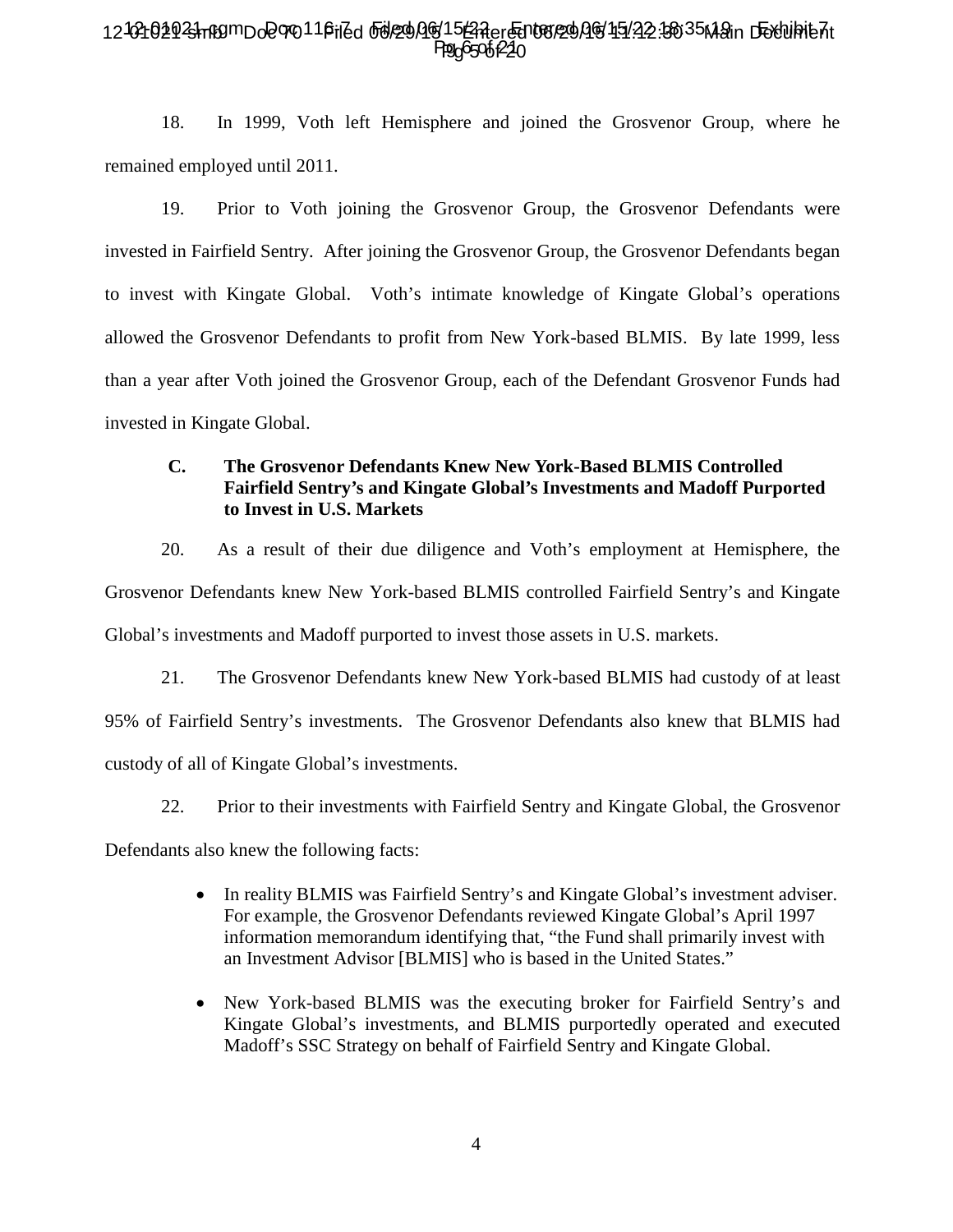# 12-02102923hn89mDo2070116iled 66l29AQ615E3RerGn08129AG451422.30635Main D58luhie7it Ppg76061<sup>22</sup>0

- The SSC Strategy purportedly involved the purchase of U.S. equities and U.S. Treasury bills ("Treasurys") traded on U.S. exchanges.
- Madoff controlled the decisions regarding which U.S. securities to purportedly purchase.
- BLMIS was a U.S. registered broker-dealer regulated by the SEC.
- The entire economic purpose of Fairfield Sentry and Kingate Global was to deliver money to and profit from New York-based BLMIS.

23. Moreover, by virtue of Voth's experience with Hemisphere, interactions with New York-based BLMIS representatives, and knowledge of the SSC Strategy, the Grosvenor Defendants understood that BLMIS purported to execute trades in these U.S. assets collectively for all the BLMIS feeder funds and then allocate the trades to each account pro rata. Because of this understanding, the Grosvenor Defendants knew that whatever trades of U.S. equities and U.S. Treasurys that Madoff purported to make for Kingate Global were also purportedly traded for Fairfield Sentry.

24. The Grosvenor Defendants were also privy to Voth's review and familiarity with BLMIS trade confirmations each of which listed BLMIS as a member of SIPC regulated by the SEC.

25. The Grosvenor Defendants knew control over Fairfield Sentry's and Kingate Global's investments rested almost entirely with Madoff and BLMIS in New York, and Madoff purported to invest those investments in U.S. markets.

# **D. The Grosvenor Defendants Repeatedly Utilized New York Banks to Transfer Funds**

26. The Grosvenor Defendants utilized New York bank accounts to transfer funds to and from Fairfield Sentry and Kingate Global.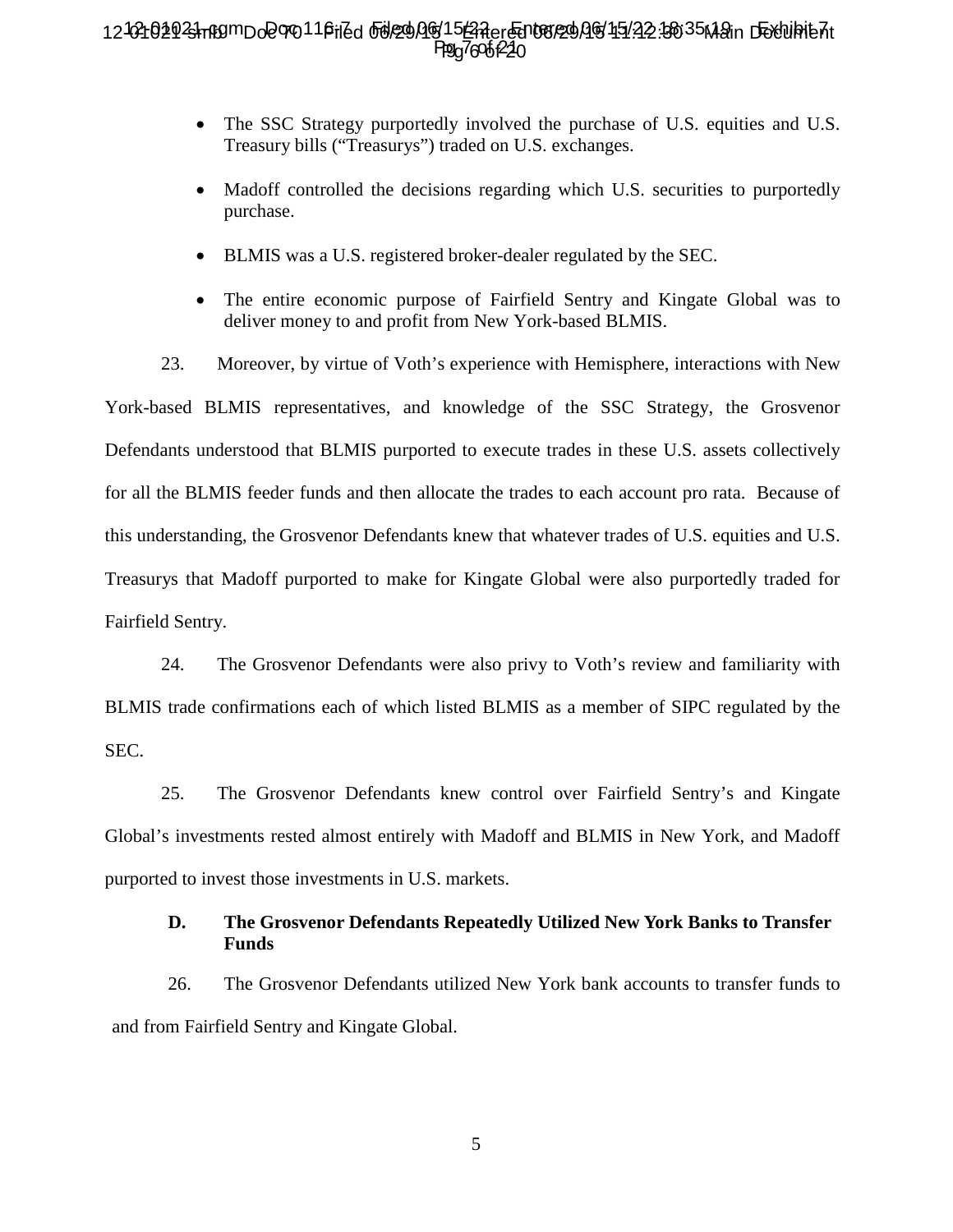### 12-02102923hn89mDo2070116iled 66l29AQ615 ZAer Entered AG 15/22 15635 Main Dexulhie At Ppg8706P220

27. The Grosvenor Defendants executed subscription agreements in connection with their investments in Fairfield Sentry. These agreements stated that all money from the Grosvenor Defendants be directed to either a Republic National Bank of New York or New York HSBC Bank USA correspondent bank account for ultimate deposit in Fairfield Sentry's bank account. From Fairfield Sentry's bank account, the funds were deposited in BLMIS's account at JPMorgan Chase Bank NA ("JPMorgan") in New York. On at least 130 occasions over the course of almost 12 years, in connection with subscribing funds to Fairfield Sentry, the Grosvenor Defendants directed funds to either the Republic National Bank of New York or New York HSBC Bank USA account.

28. Grosvenor Balanced and Grosvenor Private also used an account at Barclays Bank plc ("Barclays") in New York through which they received transfers from Fairfield Sentry. Grosvenor Balanced completed several standardized Fairfield Sentry forms entitled "Share Application Form," which directed redemption payments to this Barclays account. Grosvenor Balanced and Grosvenor Private collectively received \$27,315,101 in redemption payments from Fairfield Sentry through this Barclays account in New York. Upon information and belief, Grosvenor Aggressive also received a \$4,191,287 redemption payment from Fairfield Sentry through this Barclays account in New York.

29. The Grosvenor Defendants executed subscription agreements in connection with their investments in Kingate Global. These agreements stated that all money from the Grosvenor Defendants be directed to a Citibank N.A. correspondent bank account in New York for ultimate deposit in Kingate Global's bank account. From Kingate Global's bank account, the funds were deposited in BLMIS's account at JPMorgan in New York. On at least 15 occasions over the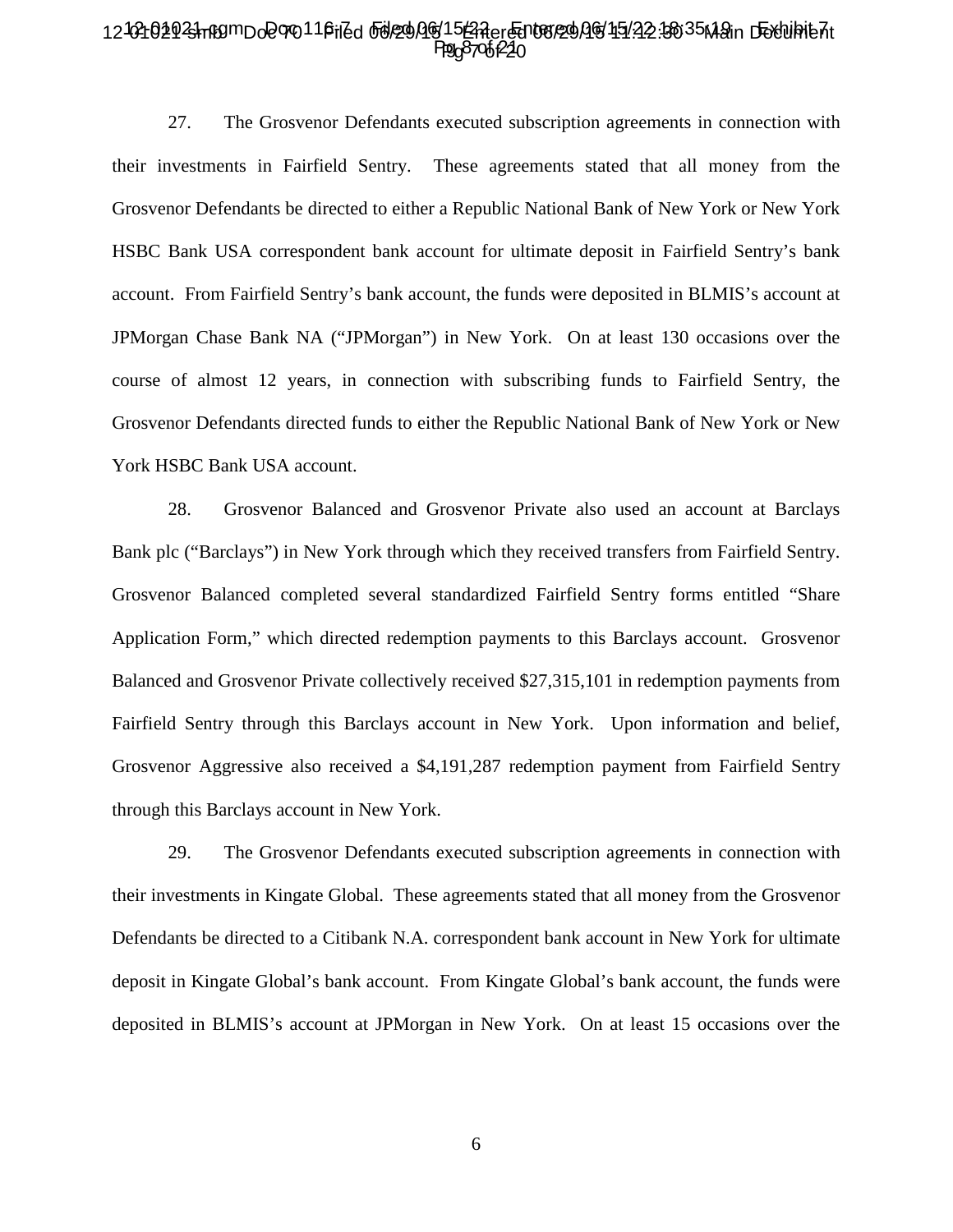#### 12-02102923hn89mDo2070116iled 66l29AQ615 ZAer Entered AG 15/22 15635 Main Dextubitent **Pg** 98061220 Ppg98061224

course of more than 3 years, in connection with subscribing funds to Kingate Global, the Grosvenor Defendants directed funds to this Citibank N.A. account in New York.

30. Pursuant to Grosvenor Balanced's and Grosvenor Private's representations that they received Fairfield Sentry transfers through accounts at Barclays in New York, upon information and belief, Kingate Global redemption proceeds were also received in through this account at Barclays in New York. Grosvenor Balanced and Grosvenor Private collectively received \$5,000,181 in redemption payments from Kingate Global through this Barclays account.

# **II. FAIRFIELD SENTRY MAINTAINED ITS PRINCIPAL PLACE OF BUSINESS IN NEW YORK**

31. At all relevant times, Fairfield Sentry's principal place of business was in New York and Fairfield Sentry was a U.S. resident.

#### **A. The Genesis of the FGG** *De Facto* **Partnership**

32. In 1988, Walter Noel and Jeffrey Tucker founded a *de facto* partnership called FGG based in New York City. FGG created, managed, and marketed a variety of investment vehicles, the largest of which were BLMIS feeder funds.

33. The FGG *de facto* partnership included: individual persons; U.S. corporations; foreign corporations; and investment vehicles created, managed, operated, and marketed from FGG's New York headquarters. Among the FGG investment vehicles were the three BLMIS feeder funds—Fairfield Sentry, Greenwich Sentry, L.P. ("Greenwich Sentry"), and Greenwich Sentry Partners, L.P.—as well as the so-called currency funds, Fairfield Sigma Limited ("Sigma") and Fairfield Lambda Limited ("Lambda"). Sigma and Lambda received subscriptions in Euros and Swiss Francs respectively, converted the foreign currencies to U.S. dollars, and then invested all of the U.S. dollars in Fairfield Sentry.

34. FGG also included a number of administrative entities that purportedly provided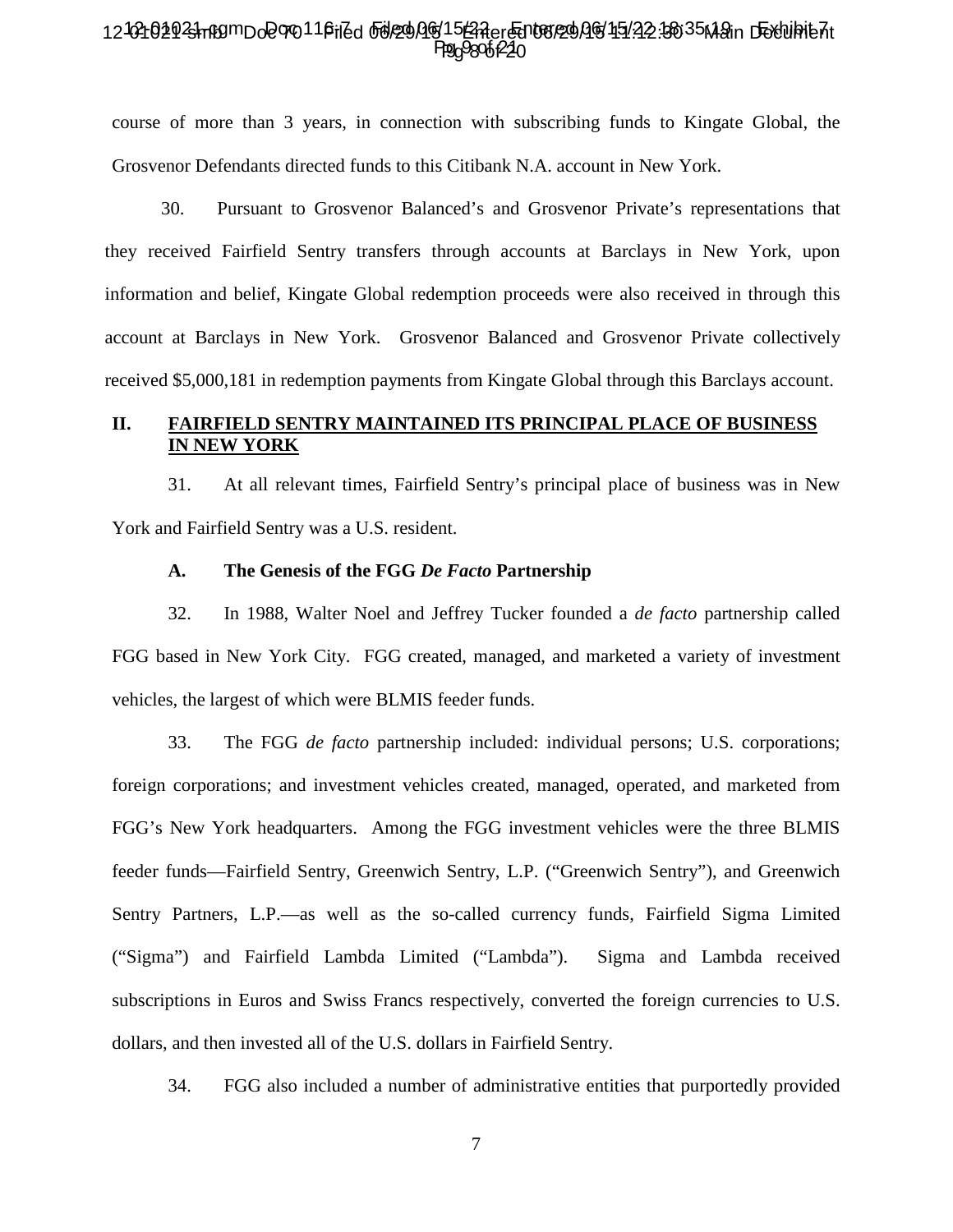### 12-02102923hn80mDo2070116riZd od229Ag15GRer@n08/29AG45122.3035Main D5Yuhib7t P**g** 4 0 of 20

management and backoffice support to the funds. These entities included: Fairfield Greenwich Limited ("FG Limited"), Fairfield Greenwich (Bermuda), Ltd. ("FG Bermuda"), Fairfield Greenwich Advisors LLC ("FG Advisors"), and Fairfield International Managers, Inc. ("Fairfield International Managers").

#### **B. Fairfield Sentry**

35. On October 30, 1990, FGG founding partners, Noel and Tucker, organized Fairfield Sentry under the International Business Company Act of the Territory of the BVI, for the sole purpose of creating a fund to invest with Madoff. Noel and Tucker chose to organize Fairfield Sentry under BVI law in order to avoid U.S. taxation and enjoy tax free status in the BVI. Under BVI statutory law, Fairfield Sentry was prohibited from doing business with other BVI residents except for other entities organized under the International Business Companies Act.

36. Fairfield Sentry was a shell corporation present in the BVI solely on paper. From its inception until its liquidation, Fairfield Sentry had no employees and no office. It was operated almost entirely by FGG personnel based in New York ("FGG New York Personnel"). Its statutorily required registered address in the BVI was a post office box care of a local trust company owned and operated by a local law firm. The same post office box served as the registered address for hundreds of other investment vehicles unrelated to the FGG operations. The law firm operating the trust company and registered post office box addressed its statements for Fairfield Sentry services to FGG's New York headquarters.

37. Fairfield Sentry's operations, structure, agreements, and marketing materials all demonstrate that Fairfield Sentry's principal place of business was in the United States. Fairfield Sentry is currently in liquidation proceedings in the BVI and the United States.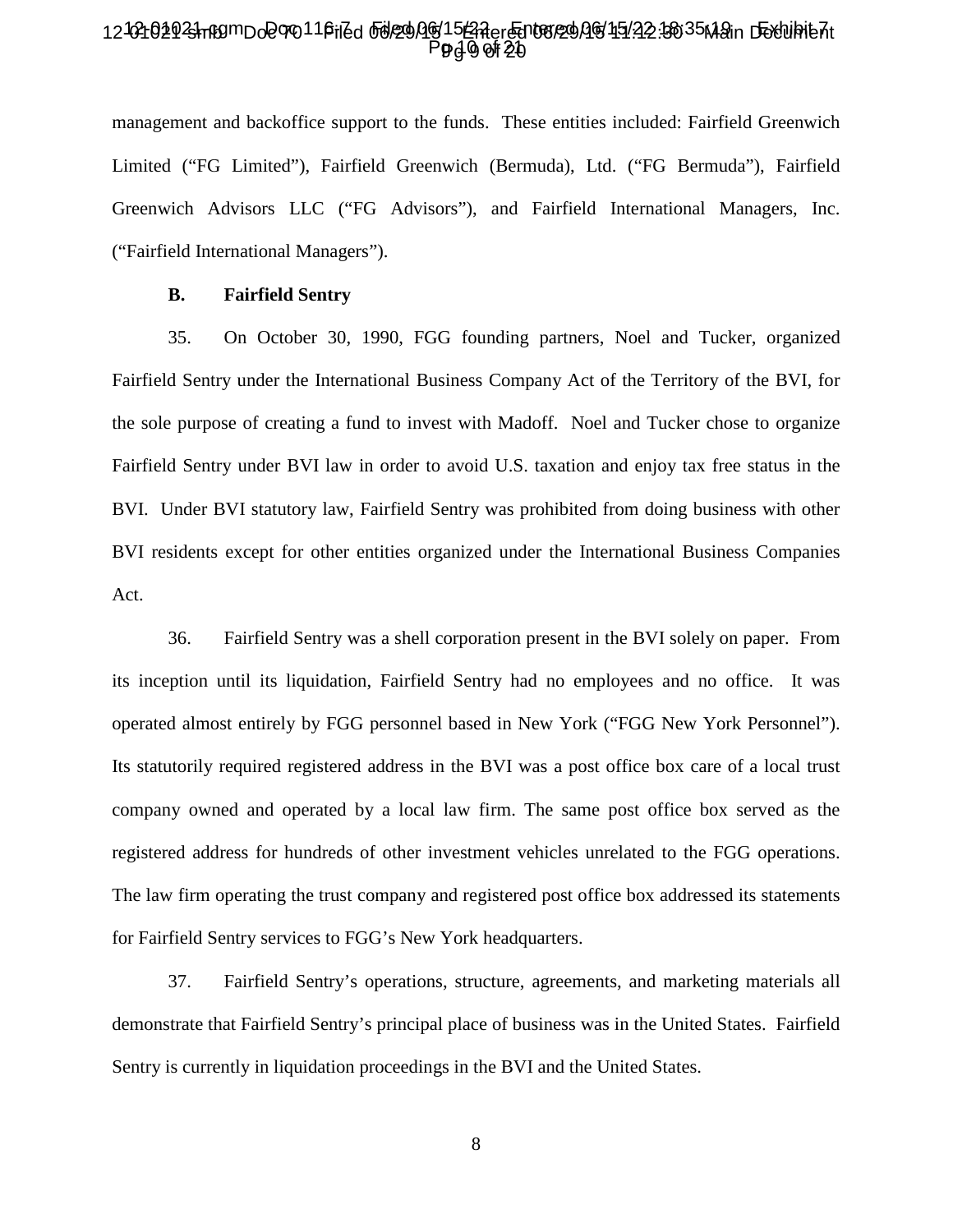### 12-02102923hn80mDo2070116riZd od290Ag15GRer@n08/290G15122.3035M2in D5Yuhib7t Ppg 110 06 220

#### **1. Fairfield Sentry's Agreements with BLMIS Confirm Fairfield Sentry's Principal Place of Business Was in the United States**

38. When FGG opened Fairfield Sentry's BLMIS accounts, FGG made it clear Fairfield Sentry was operated from the United States and not the BVI. In November 1990, Tucker executed BLMIS account documents opening Fairfield Sentry's BLMIS account 1FN012 and options account 1FN069. In the account opening documents, Tucker listed Fairfield Sentry's address as the office address of Fairfield International Managers—a company jointly owned by Noel and Tucker—in Greenwich, Connecticut. Further, Tucker directed BLMIS to send all BLMIS account statements, trade confirmations, and correspondence to Fairfield International Managers' offices in Greenwich, Connecticut. In October 1992, Tucker opened a second Fairfield Sentry account at BLMIS, 1FN045, as well as a second options account, 1FN070. BLMIS sent Fairfield Sentry's account statements, trade confirmations, and correspondence for these accounts to the same Greenwich, Connecticut office. On January 29, 1998, FGG notified BLMIS to change Fairfield Sentry's address for all of its BLMIS accounts to FGG's New York headquarters.

39. After the original BLMIS account documents were executed by Tucker on behalf of Fairfield Sentry, FGG partners Tucker, Daniel Lipton, and Mark McKeefry—all located in FGG's New York headquarters—executed additional BLMIS account documents on behalf of Fairfield Sentry including: customer agreements, trade authorizations, options agreements, and Internal Revenue Service forms. In most instances, FGG listed Fairfield Sentry's address on these BLMIS account documents as FGG's New York headquarters.

40. The BLMIS customer agreements covering Fairfield Sentry's BLMIS accounts are governed by New York law and all disputes arising under the agreements must be resolved by mandatory arbitration in New York utilizing the laws of New York. All transactions under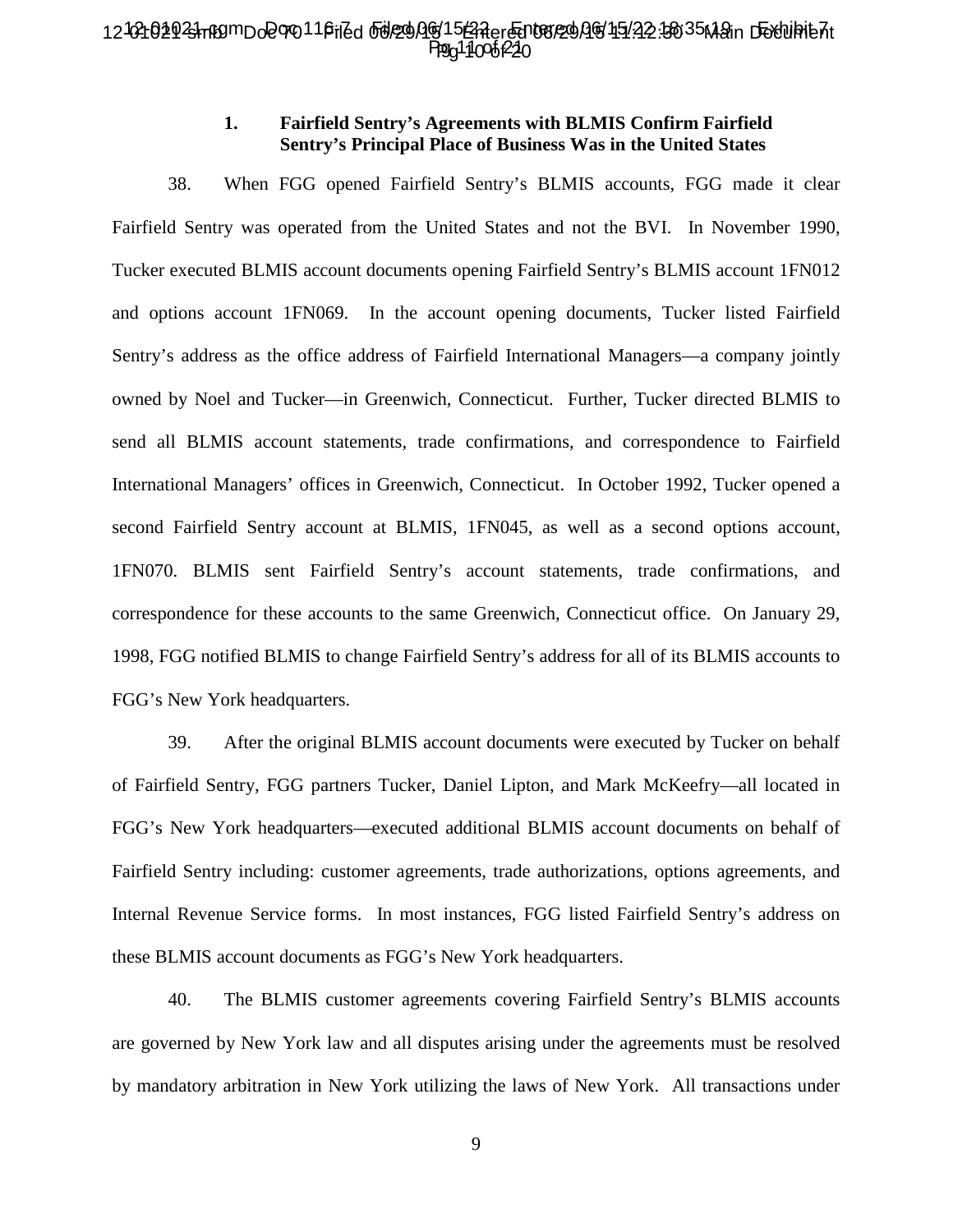### 12-02102923hn80mDo2070116riZd od290Ag15GRer@n08/290G15122.3035M2in D5Yuhib7t Ppg 12106220

Fairfield Sentry's BLMIS customer agreements were subject to the Securities Exchange Act of 1934 and to the rules and regulations of the SEC and Board of Governors of the Federal Reserve System. Every BLMIS trade confirmation received and reviewed by FGG personnel on behalf of Fairfield Sentry identified BLMIS as a U.S. registered broker-dealer and a SIPC member regulated by the SEC.

### **2. FGG New York Personnel Controlled Fairfield Sentry's Relationship with Various Citco Entities**

41. As the original directors of Fairfield Sentry, Noel and Tucker contracted with Citco Fund Services (Europe) B.V. ("Citco Fund Services") to provide Fairfield Sentry with backoffice administrative services such as coordinating subscription and redemption forms, maintaining Know Your Customer information, and serving as the independent party verifying the Net Asset Value of the Fairfield Sentry shares. Noel and Tucker also contracted Citco Global Custody N.V. ("Citco Custody") to nominally serve as the custodian of the Fairfield Sentry assets. In reality, BLMIS was the custodian inasmuch as all of the Fairfield Sentry assets were held in the BLMIS accounts. As a result, Citco Custody entered into a sub-custodian agreement with BLMIS. As a further part of the relationship with Citco Fund Services and Citco Custody, Noel and Tucker also opened bank accounts at Citco Bank Nederland, N.V. Dublin Branch ("Citco Bank Dublin"). FGG New York Personnel had final control of the Fairfield Sentry bank accounts and controlled all of Fairfield Sentry's relationships with the various Citco entities.

#### **3. FGG New York Personnel Managed Fairfield Sentry**

42. At all relevant times, Fairfield Sentry was operated from FGG's New York headquarters. FGG New York Personnel monitored Fairfield Sentry's investments; managed Fairfield Sentry's relationship with BLMIS, Madoff, clients, and potential clients; created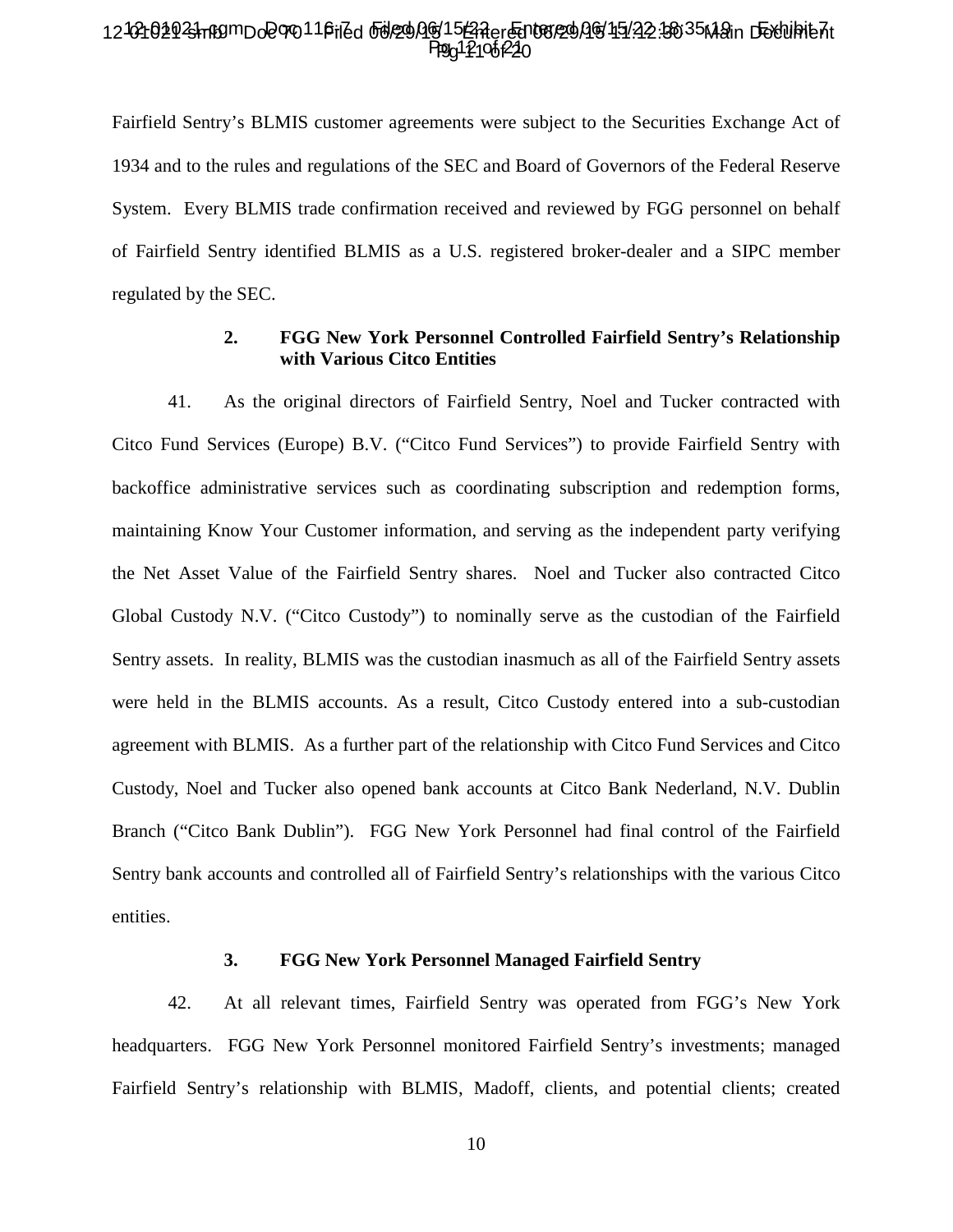### 12-02102923hn89mDo2070116riZd od229Ag15GRer@n08/29AG45122.3035Main D5Yuhib7t Ppg 13206 220

marketing and performance materials for Fairfield Sentry; marketed Fairfield Sentry; performed administrative functions required by Fairfield Sentry; negotiated confidentiality agreements and other service provider contracts on behalf of Fairfield Sentry; directed investments into and out of BLMIS; and conducted various other due diligence and risk management activities. Until Fairfield Sentry's liquidation, FGG maintained Fairfield Sentry's books and records in New York.

43. FGG New York Personnel made and controlled all decisions regarding Fairfield Sentry's assets not invested with BLMIS. FGG New York Personnel also had final control of Fairfield Sentry's banking accounts, including Fairfield Sentry's accounts at Citco Bank Dublin. Even with the Citco entities' various roles, FGG New York Personnel made all ultimate operational decisions regarding Fairfield Sentry. From the outset of Fairfield Sentry's operations, FGG New York Personnel controlled and approved all subscriptions into and redemptions from the fund. From at least January 1, 2002, all Fairfield Sentry subscription agreements contained New York choice of law provisions, and provided for venue and jurisdiction for any disputes in New York.

#### **4. Fairfield Sentry's Investors Knew They Were Investing in BLMIS**

44. Fairfield Sentry's subscription agreements also incorporated its Private Placement Memoranda ("PPMs") by reference. Each Fairfield Sentry subscriber acknowledged receipt of the PPM. The original or later amended PPMs disclosed to the Fairfield Sentry investors that a minimum of 95% of its assets were: (1) deposited in its accounts at BLMIS in New York; (2) invested by BLMIS, an SEC-registered broker-dealer; (3) traded in accordance with Madoff's SSC Strategy; and (4) through BLMIS invested in U.S. S&P 100 Index securities and options or short-term U.S. Treasurys. Fairfield Sentry's PPM also disclosed to investors that BLMIS's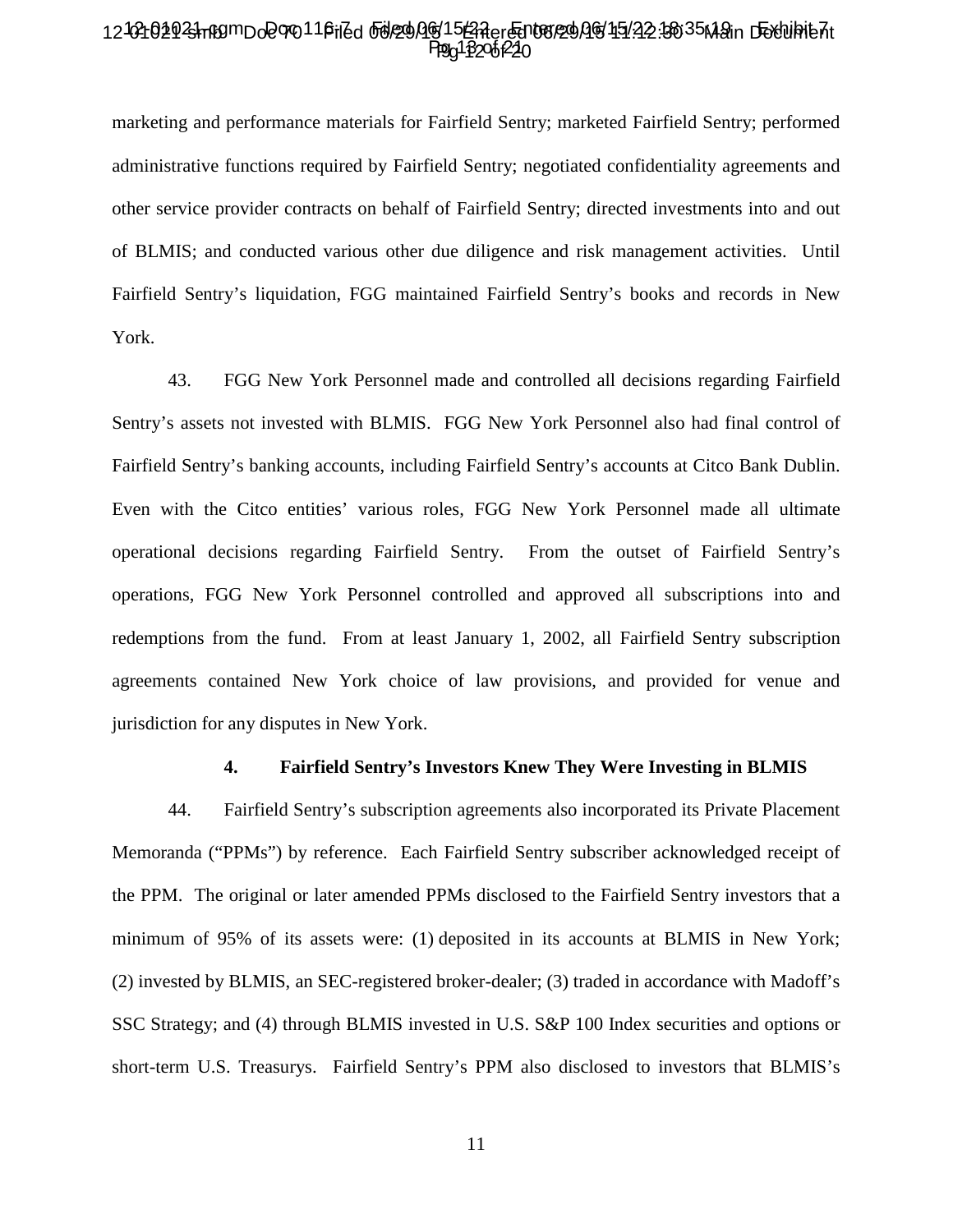#### 12-02102923hn80mDo2070116riZd od229Ag1523Aer@n08/29AG45122.3035Main D5Yuhie7it Ppg113061220 Ppg14306f22

services were "essential to the continued operation of the Fund."

#### **5. BLMIS Was Fairfield Sentry's Investment Manager**

45. Although FGG attempted to hide its manager, BLMIS served as the investment manager throughout the life of Fairfield Sentry. At the outset, Fairfield Sentry used Information Memoranda to solicit investments in the fund. The Information Memoranda listed Fairfield International Managers as Fairfield Sentry's investment manager for which it was paid a performance fee of 20% of the reported gains in Fairfield Sentry's BLMIS accounts. Despite Fairfield International Managers' reported role, Fairfield Sentry disclosed that all of Fairfield Sentry's assets were in discretionary brokerage accounts operated by BLMIS, which in reality made all of Fairfield Sentry's investment decisions.

46. In October 1997, Noel and Tucker agreed to merge FGG with Andrés Piedrahita's Littlestone Associates, which was a money management firm also located in New York City. Piedrahita is Noel's son-in-law. With the merger, Littlestone Associates' clients became FGG clients. In order to reflect the new ownership of FGG, Noel, Tucker, and Piedrahita formed FG Limited FG. FG Limited was formed under the laws of Ireland.

47. While FG Limited was formed under foreign law, it reported its principal place of business as FGG's New York headquarters, registered to do business in the State of New York, and listed its principal executive office as FGG's New York headquarters. Upon the formation of FG Limited, Fairfield International Managers assigned all of its management contracts with Fairfield Sentry and Greenwich Sentry to FG Limited. Following the assignment of the management contracts to FG Limited, FGG New York Personnel revised the Fairfield Sentry Information Memoranda to list FG Limited as Fairfield Sentry's investment manager, even though all of Fairfield Sentry's assets remained in the discretionary brokerage accounts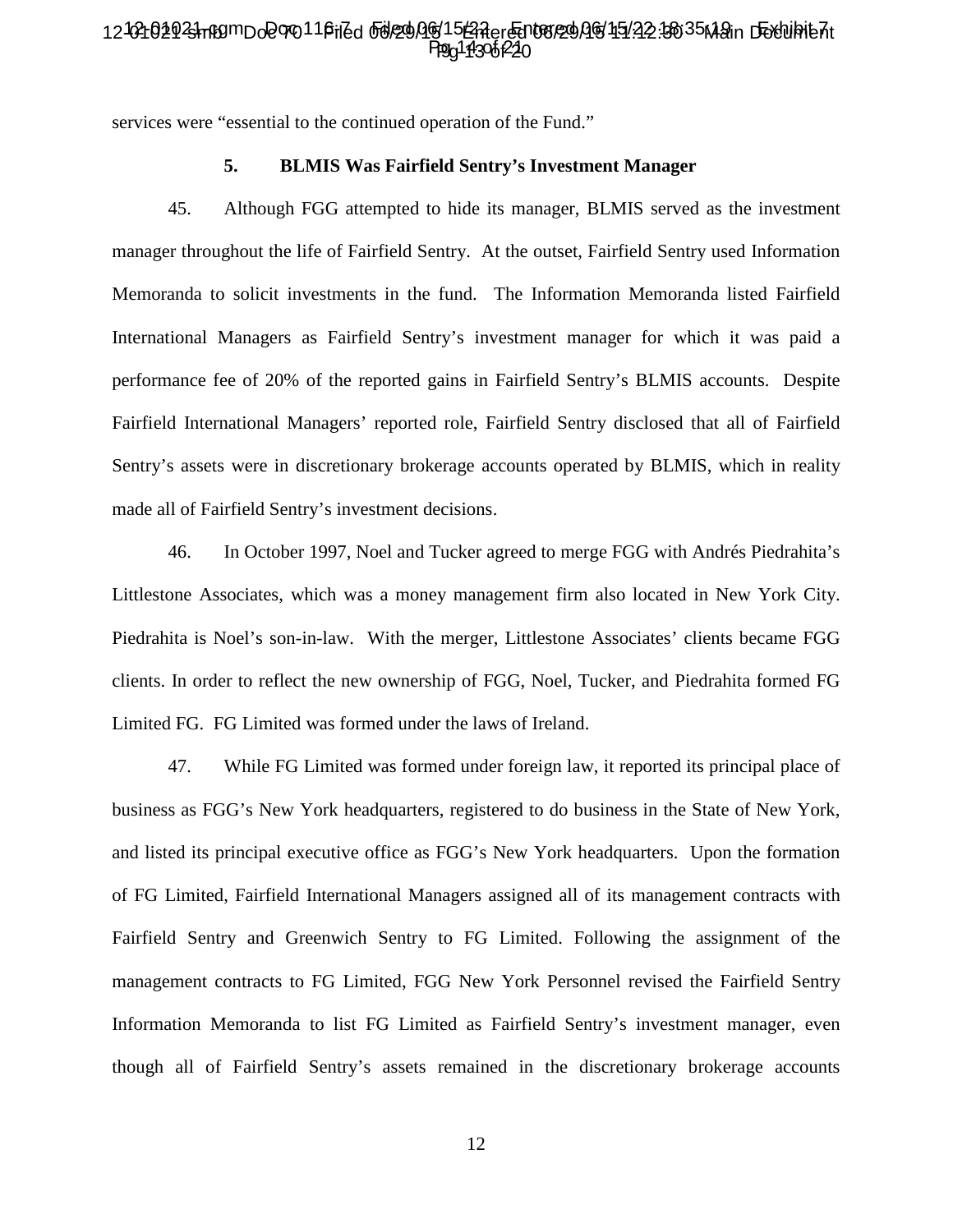### 12-02102923hn89mDo2070116riZd od229Ag15@Aer@n08/29AG45122.3035Main D5Yuhib7t Ppg 15406 P20

controlled by BLMIS.

48. In 2002, Noel, Tucker, and others from FGG approached Madoff to inform him FGG would be launching a new fund of funds. The new fund would be open to both U.S. and foreign investors and, as a result, FGG would form a new U.S. entity to be the investment adviser of the fund as well as other FGG operated funds, including the feeder and currency funds. Fearing greater SEC scrutiny, Madoff rejected the idea that a U.S.-based entity would serve in the role as the investment manager of the feeder and currency funds. As a result, FGG formed two new entities, FG Advisors and FG Bermuda.

49. In October 2003, FGG formed FG Advisors as a Delaware limited liability company. FG Advisors is a wholly owned subsidiary of FG Limited. At the same time, FGG formed FG Bermuda under Bermuda law as another wholly-owned subsidiary of FG Limited. Upon the formation of FG Advisors and FG Bermuda, FG Limited assigned certain of its management contracts to both entities, including the investment advisory agreements for the three BLMIS feeder funds, Fairfield Sentry, Sigma, Lambda, and Greenwich Sentry, to FG Bermuda. FG Limited remained the placement agent for the same funds.

50. In 2003, with FG Bermuda's entry into the FGG operations, FGG New York Personnel issued new PPMs which listed FG Bermuda as Fairfield Sentry's investment manager and removed all references to the discretionary accounts at BLMIS. The new PPMs also stated FG Limited would remain as Fairfield Sentry's Placement Agent and receive a portion of the management and performance fees paid to FG Bermuda. The same PPMs also disclosed that Fairfield Sentry would pay a percentage fee to FG Advisors for providing administrative services and incurring administrative costs.

51. Prior to 2006, while FG Bermuda purported to manage Fairfield Sentry's,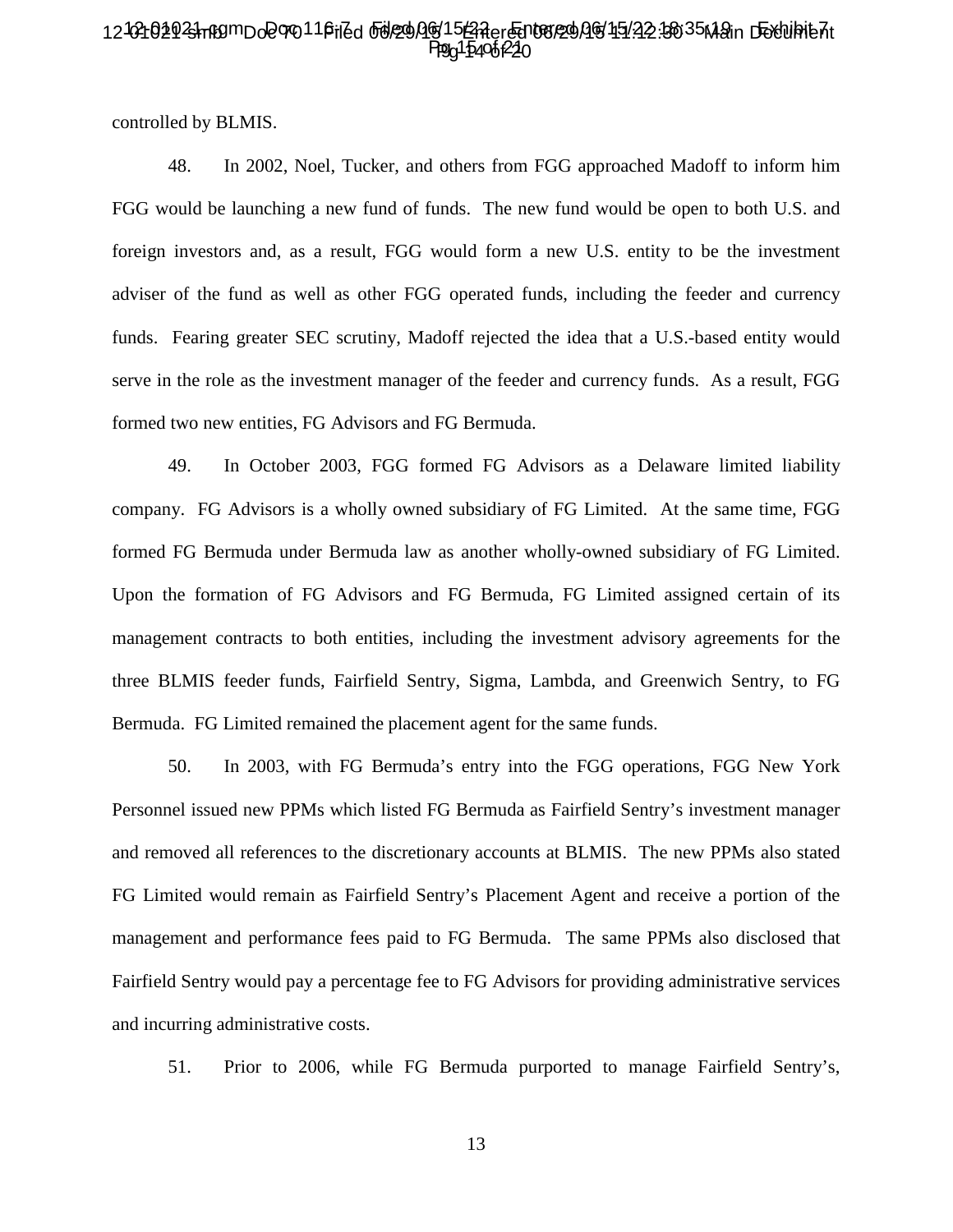### 12-02102923hn80mDo2070116riZd od229Ag15GRer@n08/29AG45122.3035Main D5Yuhib7t Ppg 16506 P20

Sigma's, Lambda's, Greenwich Sentry's, and Greenwich Sentry Partners' investments, it did not register as an investment adviser under the Investment Advisers Act of 1940.

52. In 2005 and 2006, the SEC conducted an investigation of BLMIS and its relationship to its feeder funds. While the investigation was ongoing, in an attempt to deflect further SEC inquiry, FG Bermuda registered as an investment adviser under the Investment Advisers Act of 1940. Following FG Bermuda's registration in April 2006, it was required to file Form 13Fs with the SEC that Mark McKeefry, FGG's New York-based general counsel, executed and submitted.

53. After its 2005 and 2006 investigation, the SEC determined that BLMIS, and not FG Bermuda, was the investment manager of Fairfield Sentry. Accordingly, the SEC required Fairfield Sentry to modify its investor communications and PPMs to properly disclose BLMIS as Fairfield Sentry's investment manager for the fund's assets held in the BLMIS accounts.

54. As originally operated, 100% of Fairfield Sentry's assets were in its BLMIS accounts. Beginning in 2003, Fairfield Sentry began investing up to 5% of its assets with other fund managers, all of whom were selected by FGG New York Personnel. FGG organized a number of so-called "seedling funds," with Fairfield Sentry's investment serving as the base. The seedling funds were operated and organized by FGG New York Personnel. Many of the seedling funds, in turn, invested part of their assets back into Fairfield Sentry.

55. The Trustee incorporates by reference the allegations of the Second Amended Complaint filed in *Picard v. Fairfield Investment Fund, Ltd.,* Adv. Pro. No. 09-01239 (SMB) (Bankr. S.D.N.Y., filed June 26, 2015 as part of the Extraterritoriality Briefing).

#### **III. THE KINGATE GLOBAL TRANSFERS ARE DOMESTIC**

56. Kingate Global was a feeder fund that invested exclusively with BLMIS in New York. BLMIS transferred approximately \$398,797,047of customer property to Kingate Global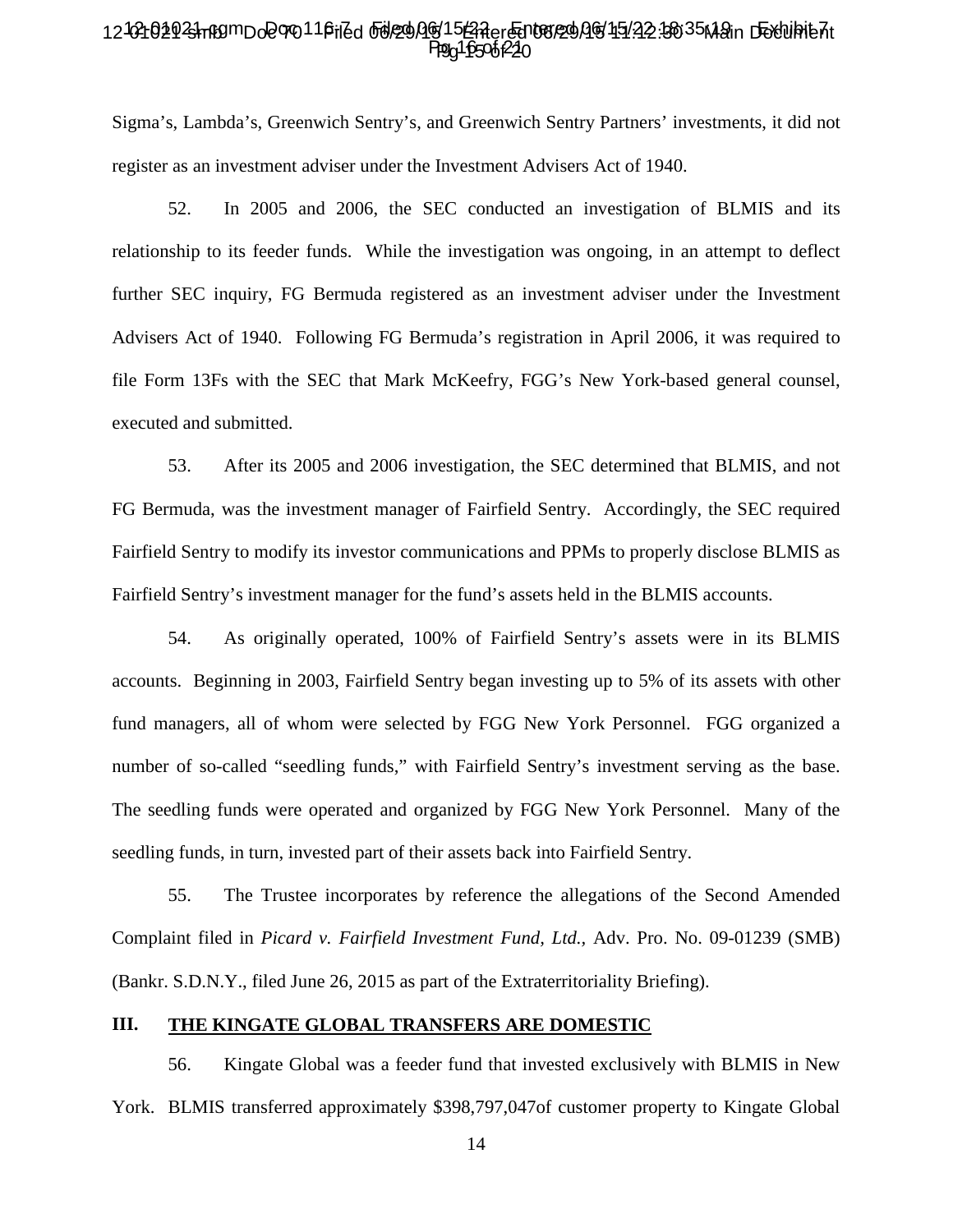### 12-02102923hn89mDo2070116riZd od229Ag15GAer@n08/29AG45122.3035Main D5Yuhib7t Ppg 17606 P20

during the life of the account prior to December 11, 2008.

57. Kingate Global filed a customer claim in the SIPA liquidation.

#### **A. Kingate Global Invested with BLMIS to Make Money from a New York-Based Investment Operation**

58. Kingate Global, together with its purported investment manager, consultant, service providers, and others that received subsequent transfers of customer property, formed an enterprise with a single economic purpose: to make money from a New York-based investment operation.

59. Despite having a registered address in the BVI, Kingate Global had no physical offices, no employees, and transacted no meaningful business there.

60. Tremont (Bermuda) Limited served as the co-manager of Kingate Global for approximately 10 years. Tremont (Bermuda) Limited was formed in Bermuda, but was itself managed from New York by employees of Tremont Partners, Inc., a Connecticut corporation. Tremont (Bermuda) Limited's and Tremont Partners, Inc.'s parent company was Tremont Group Holdings, Inc., a Delaware corporation (collectively "Tremont").

61. Kingate Global's manager, consultant, and other service providers, regardless of where they were organized, wholly or in substantial part operated in New York to manage the Kingate Global's investments with BLMIS.

62. Kingate Global's sole business was centered in New York and all deposits with, and withdrawals from, BLMIS were made in New York, and Kingate Global profited from its exclusive business relationship with BLMIS in New York.

#### **B. The Operative Legal Documents Were New York-Based**

63. Kingate Global executed Customer Agreements, and other account opening documents, and delivered the agreements to BLMIS in New York.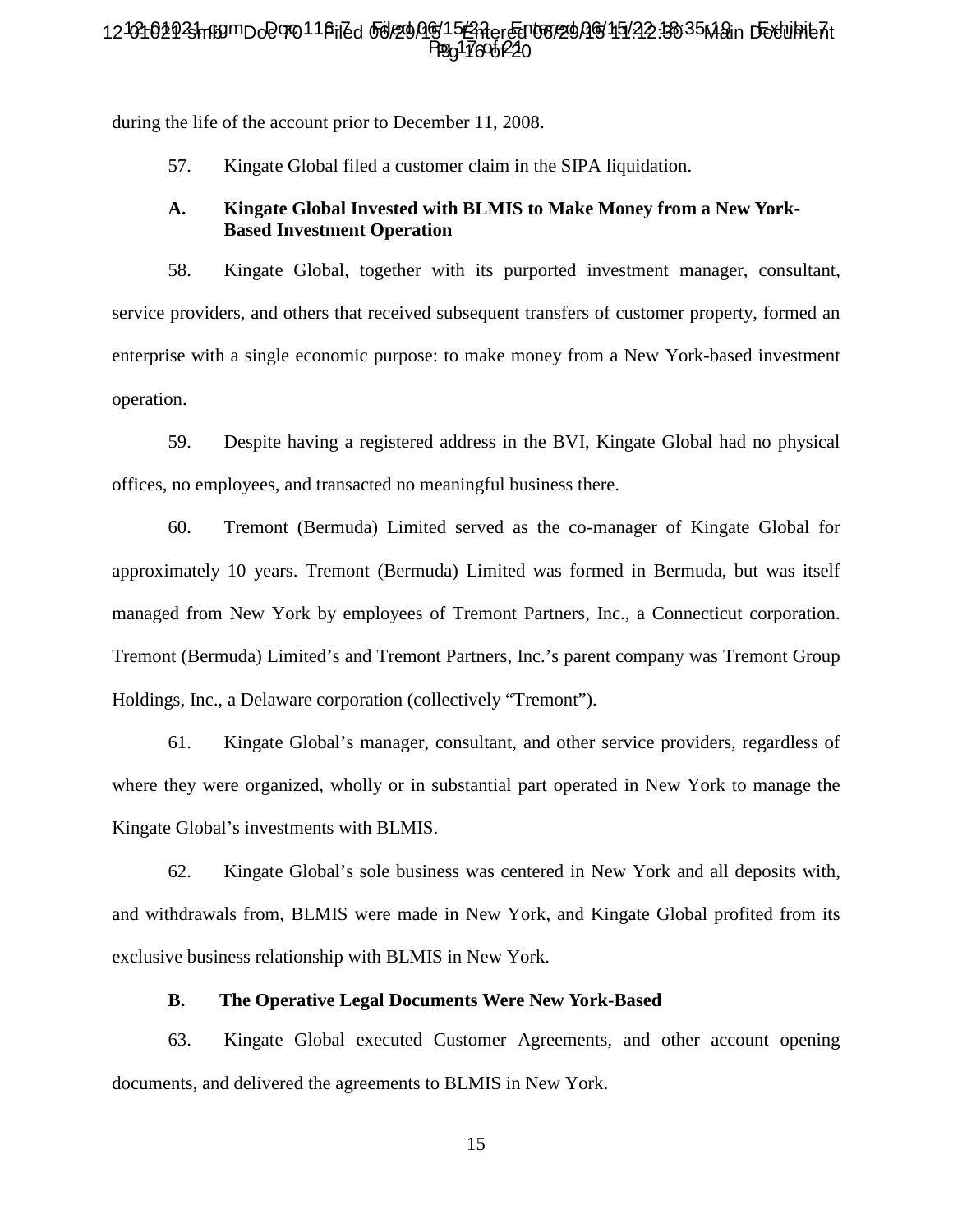### 12-02102923hn80mDo2070116riZd od229Ag15GRer@n08/29AG45122.3035Main D5Yuhib7t Ppg 18706 220

64. Each Customer Agreement expressly states that it is governed by U.S. law and all of the transactions in the Customer's Account are subject to the provisions of the Securities Exchange Act of 1934 and to the rules and regulations of the SEC, the Board of Governors of the Federal Reserve System, and the Commodities Futures Trading Commission.

65. Kingate Global agreed that all disputes arising under the Customer Agreements with BLMIS would be resolved by arbitration under the Federal Arbitration Act, to be conducted in the United States before the American Arbitration Association, or "an arbitration facility provided by any other exchange of which the broker is a member, or the National Association of Securities Dealers, Inc. or the municipal securities rule-making board and in accordance with the rules obtaining of the selected organization."

#### **C. BLMIS Had Full Authority to Make and Execute Investment Decisions**

66. Kingate Global's Trading Authorization Agreements authorized BLMIS to be the Kingate Global's "agent and attorney in fact," giving BLMIS full discretion over Kingate Global's invested assets and to buy, sell, and trade in securities for Kingate Global.

67. As with each of the other BLMIS feeder funds, BLMIS in New York acted as the Kingate Global's investment manager and purported to invest exclusively according to Madoff's SSC Strategy, which involved the purchase of U.S. securities traded only on domestic exchanges.

68. BLMIS acted as Kingate Global's executing broker in purporting to purchase securities on Kingate Global's behalf, and acted as the Kingate Global's custodian for the securities purportedly held on Kingate Global's behalf.

#### **D. Kingate Global Was Managed From New York**

69. During Tremont's tenure as co-manager of Kingate Global, and thereafter while it continued to introduce investors to Kingate Global in return for fees, it was a valuable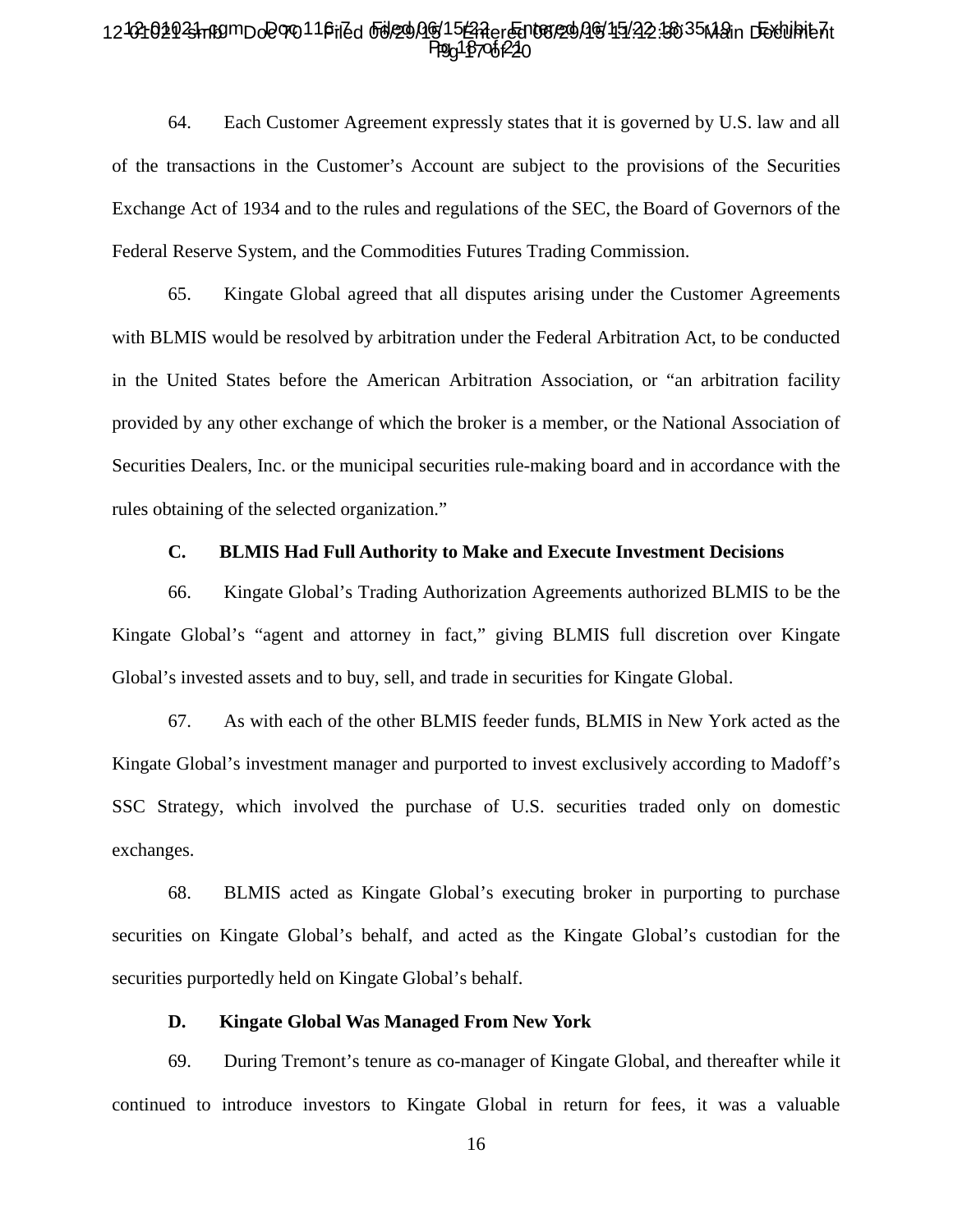### 12-02102923hn80mDo2070116riZd od229Ag15GRer@n08/29AG45122.3035Main D5Yuhib7t Ppg 19806 P20

contributor in New York to the success of Kingate Global.

70. Tremont performed its co-management duties for Kingate Global in New York. Suzanne Hammond, based in New York, signed a co-manager agreement entered into on Tremont's behalf with Kingate Management and Kingate Global.

71. Under that agreement, Kingate Management and Tremont were obligated to evaluate and monitor BLMIS, arrange accounting and administrative services, and provide all other necessary management services to Kingate Global.

72. Kingate Global was also co-managed by Kingate Management Limited ("KML"), a management entity formed by the founders of Kingate Global, Federico Ceretti and Carlo Grosso. KML operated through its agents in New York.

73. KML's New York-based director, Michael Tannenbaum, Esq., performed certain executive functions for KML, such as signing the co-manager agreement with Tremont on KML's behalf.

74. KML also appointed BLMIS as its agent, giving KML itself a presence in New York.

75. KML engaged a consultant, FIM Limited and later FIM Advisers LLP (together "FIM"), to perform due diligence on BLMIS.

76. Although FIM had a London address, Eric Lazear, FIM's head of due diligence for feeder fund investments, such as Kingate Global's investments with BLMIS, was located in New York and worked with FIM's affiliate, FIM (USA) Inc. ("FIM (USA)").

77. FIM (USA) was the hub for FIM's feeder fund due diligence. From New York, FIM (USA) performed monitoring, research, and investor solicitation services for Kingate Global.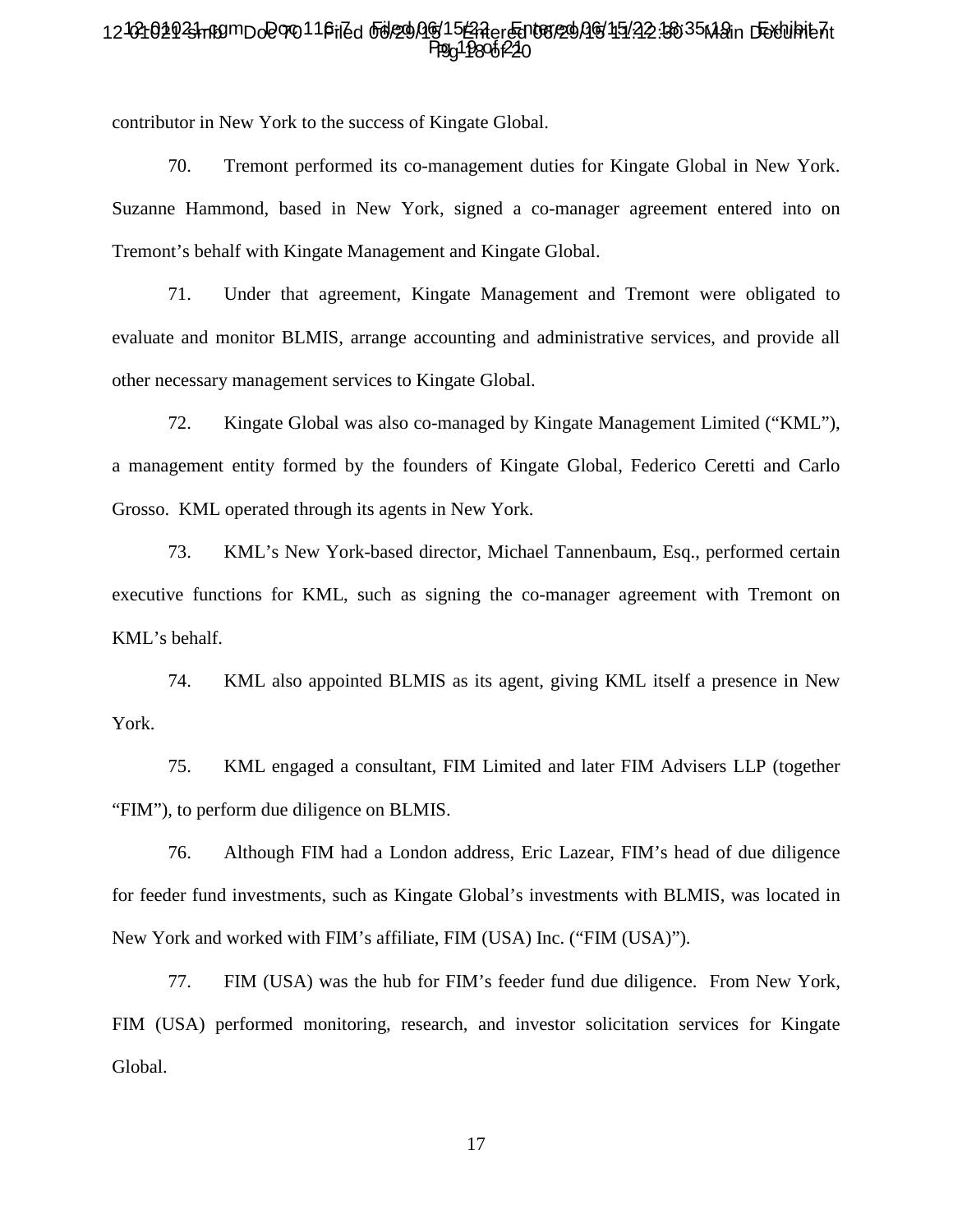# 12-02102923hn80mDo2070116riZd od290Ag15GRer@n08/290G15122.3035M2in D5Yuhib7t Ppg21906f220

78. KML and the FIM entities actively participated in Kingate Global's business with BLMIS and knew BLMIS purported to invest U.S. securities traded over U.S. exchanges in New York.

#### **E. Kingate Global Used Banks in New York**

79. Kingate Global used New York banks to deposit funds with BLMIS, transferring investor funds to, and obtaining money from, the BLMIS account at JPMorgan Chase & Co.

80. KML also engaged HSBC Bank N.A. ("HSBC"), a major international financial institution doing business in the United States as Kingate Global's custodian.

81. In its role as Kingate Global's custodian, HSBC consistently used New York banks in carrying out its duties for Kingate Management and Kingate Global relating to investments with BLMIS.

82. FIM also directed fee payments to be routed through a bank account in New York.

83. The Trustee incorporates by reference the allegations of the Fourth Amended Complaint filed in *Picard v. Ceretti,* Adv. Pro. No. 09-01161 (SMB) (Bankr. S.D.N.Y. Mar. 17, 2014), ECF 100.

### [REMAINDER OF PAGE INTENTIONALLY LEFT BLANK]